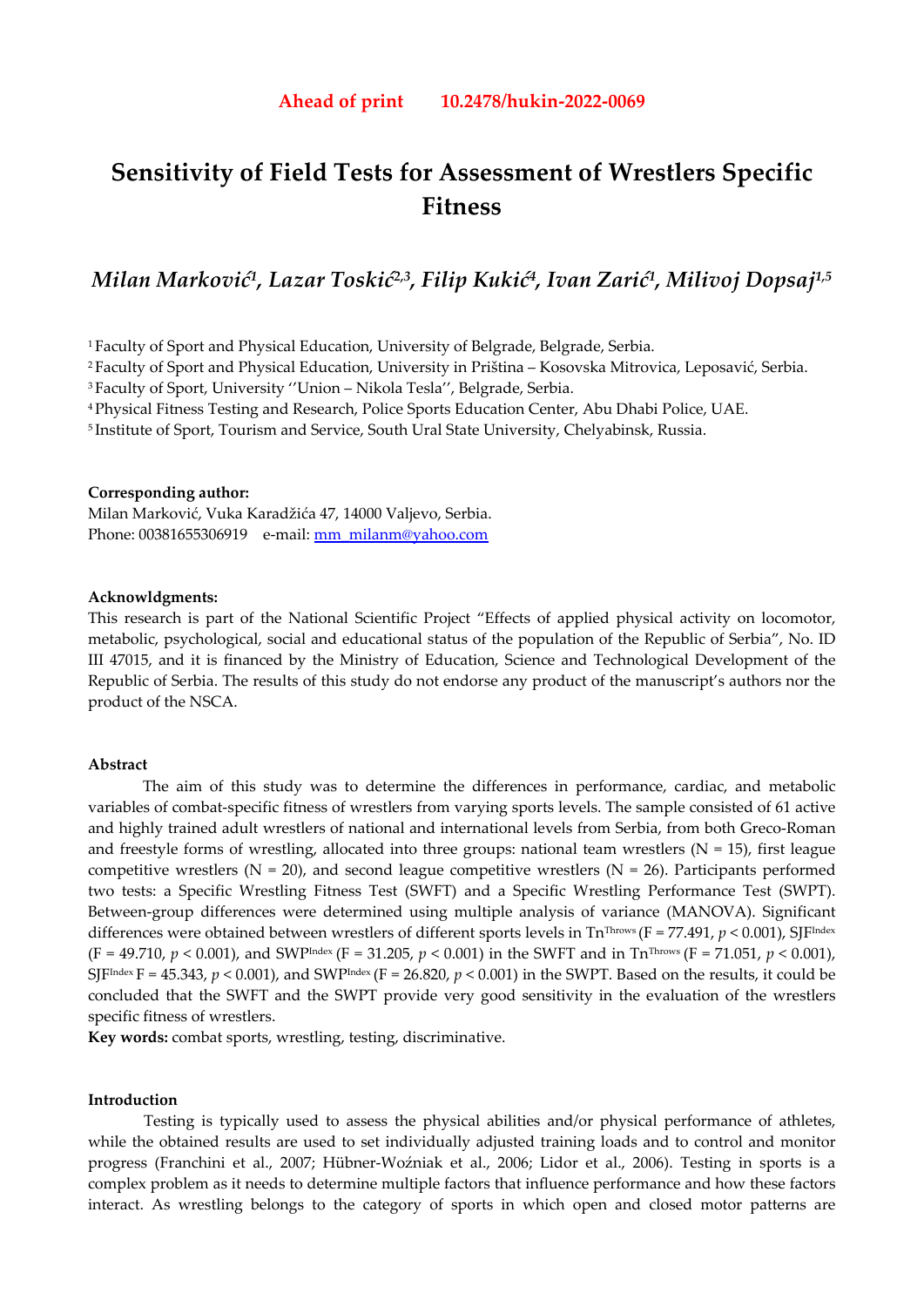combined, i.e., a group of acyclic-semi-structural sports, it is very difficult to organise testing of wrestlers under combat-specific conditions. This includes active situational resistance that depends on the level of physical, technical and tactical preparedness of the opponent, which cannot be controlled.

Although laboratory tests are scientifically valid, reliable and sensitive, they often insufficiently reproduce the real situational sports-competitive loads. To that end, there is a growing need for the development of specific field tests which represent the close approximation of sports activity in which the time structure, intensity, metabolic and functional efforts of the fight can be monitored and measured (Maglischo, 2003; Müller et al., 2000). Specific tests for testing sports performance are required to have high validity, reliability and sensitivity, but also situational specificity (Hopkins et al., 2001; Utter et al., 1997; Wilson and Murphy, 1996). In martial arts, judokas have shown the greatest interest in these types of tests. Through a large number of published papers, various types of specific tests in judo have been published, the most popular test being the "Specific Judo Fitness Test" (Detanico and Santos, 2012; Franchini et al., 1998; Hesari et al., 2014). Although similar tests are not absent in wrestling (Curby, 2005; Shiyan, 2011; Starosta and Tracewski, 1998; Starosta and Baić, 2015), none of the abovementioned tests have fully established the basic metric characteristics which would qualify a test or a measuring instrument for measurement purposes.

In the absence of the necessary tests that could be used in scientific research, as well as in practice for the needs of diagnosis and selection in wrestling, Marković et al. (2017) created two specific field tests for wrestlers (a Specific Wrestling Fitness Test [SWFT] and a Specific Wrestling Performance Test [SWPT]). The SWFT was developed to mimic the physical and metabolic loads of wrestling combat, while the SWPT additionally mimics the structure of combat as per the current rules. While the SWPT showed higher validity and could be recommended for periodical assessments, the SWFT is simpler, easier to administer and could be performed within a training session for quick screening. Therefore, both tests could be utilized practically and scientifically as part of a short, medium and long term planning process. Physical, functional and metabolic variables from these tests were shown to be valid ( $R^2 = 0.850 - 0.904$  [(Marković et al., 2020)]), reliable (Cronbach's Alpha = 0.721 - 0.958 and ICC = 0.779 - 0.977 [(Marković et al., 2017, 2019, 2020)]), and have limited sensitivity (*p* = 0.000 - 0.041 [(Marković et al., 2018a, 2018b)]). Due to the limited sensitivity of the results of previous research (Marković et al., 2018a, 2018b), i.e. observations on only two groups, there was a need to further determine the sensitivity of the tests.

Therefore, the aim of this study was to determine the differences in performance, cardiac, and metabolic variables of combat-specific fitness of wrestlers between athletes of varying sports levels. It was hypothesised that the SWFT and the SWPT would have high sensitivity (i.e., discriminative power).

## **Methods**

#### *Experimental Approach to the Problem*

A cross-sectional experimental design was applied to assess the differences in the level of specific fitness of wrestlers of different sports levels.

## *Participants*

The sample consisted of 61 active and highly trained adult wrestlers of national and international levels from Serbia, from Greco-Roman and freestyle forms of wrestling, with at least 3 years of competitive experience. In relation to the competitive level, participants were allocated into three groups: national team (NT) wrestlers consisting of 15 athletes, first league (FL) competitors consisting of 20 athletes, and second league (SL) competitors consisting of 26 athletes. NT wrestlers competed internationally for the national team of the Republic of Serbia, FL wrestlers competed in the highest national league of the Republic of Serbia, while SL wrestlers competed in lower rank national competitions. The main characteristics of NT wrestlers were: age =  $20.3 \pm 2.7$  years, body height (BH) =  $169.6 \pm 8.3$  cm, body mass (BM) =  $69.7 \pm 7.7$  kg, body mass index (BMI) = 24.16  $\pm$  2.7 kg/m<sup>2</sup>, average competition experience = 11.0  $\pm$  2.5 years, and training frequency = 7.7  $\pm$  2.1 training sessions per week. The main characteristics of FL wrestlers were: age = 22.9  $\pm$ 4.3 years, BH =  $172.8 \pm 5.4$  cm, BM =  $76.7 \pm 9.5$  kg, BMI =  $25.63 \pm 2.4$  kg/m<sup>2</sup>, average competition experience = 10.6  $\pm$  4.2 years, training frequency = 6.5  $\pm$  2.3 training sessions per week. The main characteristics of SL wrestlers were:  $age = 21.5 \pm 2.8$  years,  $BH = 180.2 \pm 5.5$  cm,  $BM = 86.9 \pm 8.9$  kg,  $BMI = 26.80 \pm 3.1$  kg/m<sup>2</sup>, average competition experience =  $6.3 \pm 2.4$  years, training frequency =  $5.69 \pm 2.2$  training sessions per week. The study was approved by the ethical board of the Faculty of Sport and Physical Education (484-2) and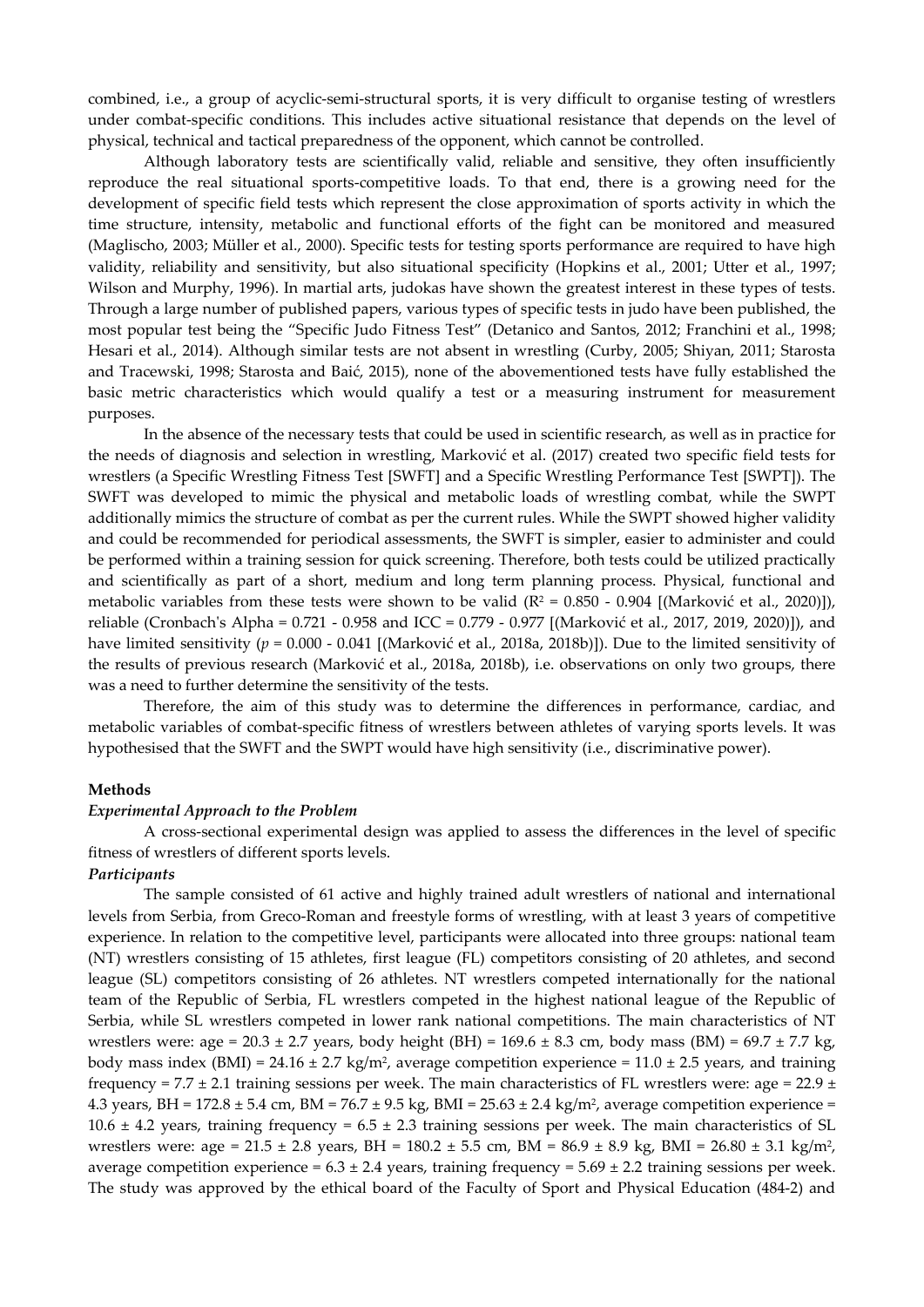participants were thoroughly briefed about the tests that would be conducted and informed about the aim of the study. Only wrestlers who voluntarily agreed to be part of the study and signed a written informed consent form were included in the study. The research was carried out in accordance with the conditions of the Declaration of Helsinki, recommendations guiding physicians in biomedical research involving human subjects (Williams, 2008).

## *Design and Procedures*

The process of data collection was performed in wrestling clubs, on a specific wrestling mat. All athletes were tested by the same testers and using pre-standardised measurement procedures (Marković et al., 2017, 2020). The tests were performed during the last week of the pre-competition mesocycle, whereby in the previous week they performed test polygons during the potentiation phase of a warm up in order to familiarise participants with the test. The tests were conducted during their regular training sessions. On the day of testing, all wrestlers went through the process of final theoretical and practical familiarisation with the tests. There were no specific requirements concerning diet or fluid intake before the test except to have a light breakfast a minimum of two hours prior to the test. Wrestlers were provided with sufficient drinking water at the test site. The test was preceded by a general warm-up lasting 10 min, and additional 5 min of a specific warm-up in the form of throwing a partner or a wrestling dummy, after which they rested for 5 min. During the test, participants performed a Suplex throw on a wrestling dummy (Suples, Ltd. ID, USA), whose weight was adjusted to the participants' competing weight category. Participants whose BM was below 74.99 kg threw a 22 kg dummy; participants who were 75.00 - 89.99 kg threw a 27 kg dummy; and participants over 90.00 kg threw a 32 kg dummy (Marković et al., 2017). This way the relative load of the dummy was equalised between participants relative to their competing category. Indeed, wrestlers from the Greco-Roman style may perform Suplex technique more, but freestyle wrestlers perform it as well, just the risk of performing it is higher (i.e., the opponent can catch the legs) thus, they perform it less frequently in matches. Although it may not be often used, it is a complex routine highly effective in conditioning of wrestlers throughout the season. Therefore, wrestles from both styles are equally skilled in performing this technique.

The participants' heart rates (HRs) were recorded as a functional measure of the cardiovascular system induced by an applied load. For this purpose, a H7 Polar Heart Rate Sensor (Polar, Inc., Lake Success, NY, USA) was used, which was placed around the participant's chest before the test. Prior to fixing the strap to the chest, sensors were properly moistened. Once fixed to the chest, the tester checked if the HR sensor provided a stable signal. At the end of the test, wrestlers had one minute of active rest (walking and deep breathing on a wrestling mat), after which they took a sitting position, in order to collect blood lactate (La). The lactate concentration was analysed using a portable lactate analyser (Lactate Plus-NOVA biomedical, USA), using a lactate biosensor based on lactate oxidisation (Lactate Methodology **–** Lactate oxidase biosensor) (Hart et al., 2013; Kulandaivelan et al., 2009). The samples were collected from capillary blood, each time from a different finger by an experienced tester (Dopsaj and Janković, 2014; Marković et al., 2017). Blood samples were collected using a single-use lancet Unistik 3 Comfort (Owen Mumford Ltd. UK).

## *Specific Wrestling Fitness Test*

The SWFT was conducted following the previously explained procedure (Marković et al., 2017, 2018b, 2019, 2020). In short, the test consisted of three consecutive 30-s active periods, divided by 20 s of passive rest. Participants were instructed to complete as many maximal dummy throws as possible during each 30-s period. The final result was the total number of throws (TnThrows) completed within the duration of the test.

## *Specific Wrestling Performance Test*

The test consisted of two 3-min rounds, which reflected the time of a round in a wrestling fight. The 3-min rounds were divided by 30 s of rest. The tasks within the first two minutes of both rounds were the same as was the third minute in both rounds (Table 1). In short, during the first 30 s participants performed a single dummy throw at the start of test time and then at the beginning of every 10 s. Then, they performed a maximal number of throws within 20 s, followed by 10 s of passive rest. The same sequence was repeated during the second minute and then, in the third minute, instead of 20 s of the maximal number of throws, participants performed 30 s of maximal throws. This was followed by a 30-s between-round passive rest. The second 3-min round was identical to the first one. The total number of throws executed in the phases of performing the maximum number of throws achieved during the entire test, i.e., both rounds, was taken as the final result of the test (Marković et al., 2017, 2018a, 2019, 2020).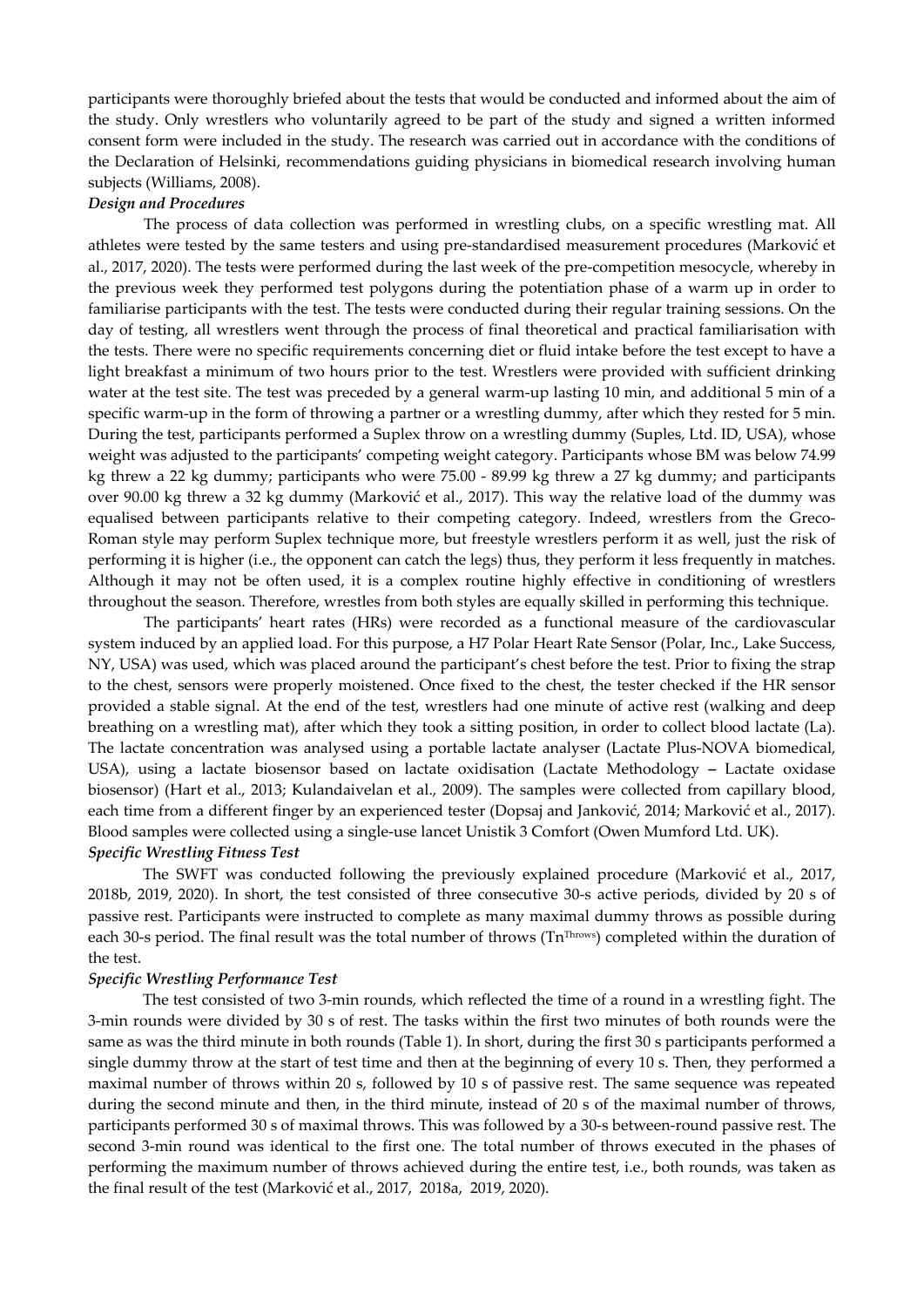Considering the specificity and complexity of the techniques used in the aforementioned tests, the same tester controlled the correctness of actions of each participant during the tests in order to avoid interrater differences. The second tester controlled the timing and giving the instructions regarding the active and passive phases throughout the tests. The third tester was required to collect the HR data of each participant at the correct time. The testers verbally supported participants during the test in order to maximise their motivation and extract the maximum effort. *Variables* 

The results of each test were presented as absolute performance measures (i.e., the number of throws), measures of cardiac response (i.e., HR) and metabolic response (La) or all integrated into index measures. The main performance measure on each test was a total number of throws ( $Tn<sup>Throws</sup>$ ). The main measures of cardiac response to the applied effort were the HR at the end of the test (HR0min) and after the first minute of the rest interval (HR<sup>1min</sup>) expressed in beats per minute (bpm). The La concentration was collected in the third ( $La^{3min}$ ) and the fifth ( $La^{5min}$ ) minute of recovery as an indicator of post-effort metabolic acidosis (Åstrand et al., 2003), expressed in mmol/L. The Tn<sup>Throws</sup>, HR<sup>0min</sup> and HR<sup>1min</sup> were integrated into performance-specific cardiac response called a judo fitness index (SJFIndex) developed by Franchini et al. (1998), whereby SJFIndex =  $(HR^{0min} + HR^{1min}) / Th^{Throws}$ . The TnThrows,  $HR^{0min}$ ,  $HR^{1min}$ ,  $La^{3min}$  and  $La^{5min}$  were integrated into performance-specific cardio-metabolic response called a wrestling performance index (SWPIndex), developed by Marković et al. (2017), whereby SWPIndex =  $((HR^{0min} + HR^{1min}) / (La^{3min} + La^{5min}))$  \* TnThrows. Thus, both the SWFT and the SWPT were defined through seven variables: TnThrows, HR<sup>0min</sup>, HR<sup>1min</sup>, La<sup>3min</sup>, La<sup>5min</sup>, SJFIndex, SWPIndex.

#### *Statistical analyses*

All analyses were carried out using the statistical package for social sciences (IBM, SPSS 20.0). The presented results include mean, standard deviation (SD) minimum (Min.) and maximum (Max.). Betweengroup differences were determined using multiple analysis of variance (MANOVA), while the least significant difference (Bonferroni) post-hoc was used to calculate the difference between individual groups. The level of significance was set at *p* < 0.05 (Hair et al., 1998). Cohen's effect sizes (*d*) were calculated as the ratio of difference in mean scores to standard deviation. The following formula was used: *d* = (M2 - M1) / SD, where M1 and M2 were the means of the groups investigated and the SD was a pooled standard deviation of compared groups. The magnitude of the effects was defined as follows: small  $= 0.20 - 0.59$ , moderate  $= 0.60 - 1.59$ 1.19, large = 1.20 - 1.99 and very large  $\geq$  2.0 (Sullivan and Feinn, 2012). The factor analysis was used to determine the structure and the set of relationships between the original metabolic, cardiac, as well as the test results with the defined indexes of wrestling performance as proof of belonging to the commonly measured variance.

## **Results**

Table 2 shows the descriptive values for each variable adjusted to the sports level. Significant differences were obtained between wrestlers of different sports levels in Tn<sup>Throws</sup> (F = 77.491, *p* < 0.001), SJF<sup>Index</sup>  $(F = 49.710, p < 0.001)$ , and SWP<sup>Index</sup>  $(F = 31.205, p < 0.001)$  in the SWFT and in Tn<sup>Throws</sup>  $(F = 71.051, p < 0.001)$ , SJFIndex F = 45.343, *p* < 0.001), and SWPIndex (F = 26.820, *p* < 0.001) in the SWPT.

Pairwise comparison for the SWFT (Figure 1) and the SWPT (Figure 2) showed significant differences between NT and FL wrestlers, NT and SL wrestlers as well as between FL and SL wrestlers in TnThrows, SJFIndex, and SWPIndex. The differences in performance for both tests were large to very large between NT and FL wrestlers, very large between NT and SL wrestlers, and large to very large between FL and SL wrestlers. The largest effect sizes occurred in Tn<sup>Throws</sup>, with the SWPT providing larger effect sizes.

Based on the measure sampling adequacy (Kaiser-Meyer-Olkin test; SWFT = 0.419, SWPT = 0.557) and the regularity of the multivariate space distribution (Bartlett's Test of Sphericity,  $p = 0.000$ ), it was determined that the results of the tested variables and their total variability could be reliably accepted for multivariate statistical analysis. Based on the calculated values of communalities of variables, it was determined that all variables were highly extracted into the common measuring space at the level from 0.863 (86.3%) for La5min to 0.994 (99.4%) for TnThrows in the SWFT, and from 0.879 (87.9%) for HR1min to 0.991 (99.1%) for TnThrows in the SWPT. Factor analysis showed that 93.24% and 94.59% of the common variance in the SWFT and the SWPT, respectively, could be explained by variables used, whereby three independent factors were extracted in both tests. The first factor explained 37.03% and 43.81% of the variance in the SWFT and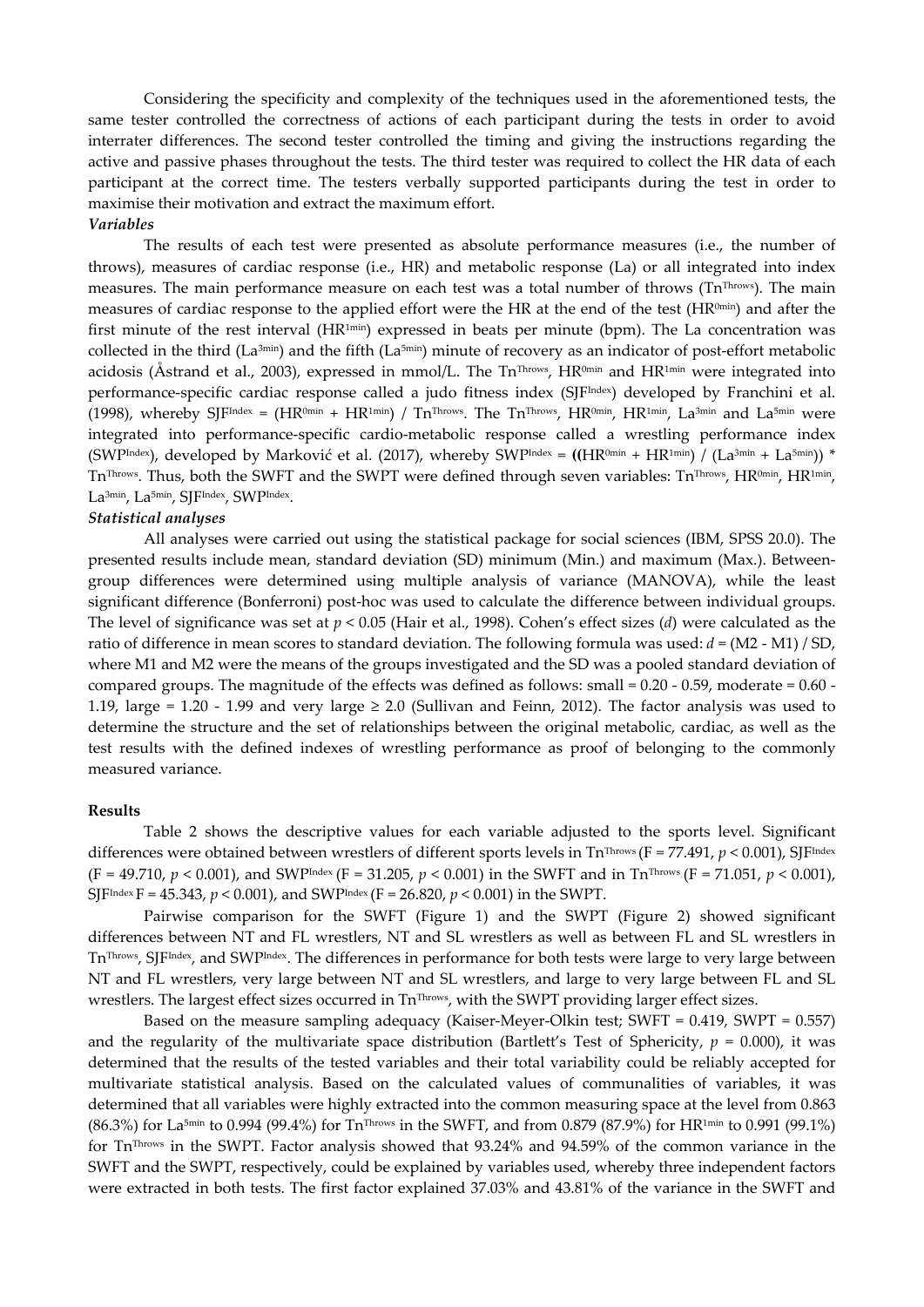the SWPT, respectively. The second factor explained 36.12% and 29.71% of the variance in the SWFT and the SWPT, respectively, whereas the third factor explained 20.10% and 21.07% of the variance in the SWFT and the SWPT, respectively. In both tests, the first factor was defined by three performance variables. The second factor was defined by two metabolic variables, while the third factor was defined by two cardiac response indicators (Table 3).

## **Discussion**

This study investigated the sensitivity of the SWFT and the SWPT in the evaluation of performance, cardiac, and metabolic variables of combat-specific fitness of wrestlers. The main findings showed that both tests determined significant differences between wrestlers of different sports levels, whereby wrestlers of a higher sports level performed significantly better than those of lower levels. Although the absolute measures of cardiac and metabolic responses were not different between sports levels, when integrated into performance indexes they provided a significant difference in performance-specific (i.e., combat-specific) cardiac-metabolic fitness of wrestlers. Thus, both tests showed high sensitivity in determination of wrestlers' fitness, proving that the hypothesis of this study was true.

National team athletes who had a higher level of fitness, realised a higher number of  $Tn^{Throws}$  in both tests, compared with wrestlers of a lower competition level. Also, FL wrestlers from executed a significantly higher number of Tn<sup>Throws</sup> than SL wrestlers in both tests, which confirms the results from previous research (Marković et al., 2018a, 2018b). The results obtained in absolute measures of cardiac and metabolic response of athletes considering a given effort were similar to those of Karnincic et al. (2009). They investigated La concentration during a wrestling match in national team competitors and club-level wrestlers of the same weight category and did not find a significant difference between groups, which was also the case in the current study. Similar results were found in judokas as elite athletes performed better in specific judo fitness tests than non-elite athletes, even though their cardiac and metabolic response did not differ (Franchini et al., 2005). Thus, absolute measures of the HR and La could not be considered as an accurate measure of physiological response to effort as they do not reflect the effectiveness and efficacy of the wrestler's effort. Instead, cardio-metabolic response needs to be adjusted to attained performance as greater performance for the same cardio-metabolic response reflects better physical fitness.

To that end, significant differences occurred in the SJFIndex and SWPIndex which integrate cardiometabolic response with wrestler's specific performance. SL wrestlers attained significantly worse results in these two indexes than FL and NT wrestlers in both tests. Moreover, FL competitors had lower results compared to NT competitors. This means that for the same heart rate wrestlers of a higher-level delivered larger amounts of oxygen to working muscles (i.e., increased capacity due to central adaptation), while for the same La concentration they performed more repetitions within a given time (i.e., higher muscle contraction intensity due to peripheral adaptation). More importantly, the SWPT and the SWFT provide not only highly valid and reliable (Marković et al., 2017, 2019, 2020), but also sensitive indicators of specific wrestlers fitness. In addition, factor analysis confirmed that the SWFT and the SWPT independently evaluate wrestler's performance, cardiac, and metabolic responses. It is of note that Tn<sup>Throws</sup> (i.e., performance-only) as well as the SJFIndex and SWPIndex (i.e., performance with cardio-metabolic response) showed high sensitivity in distinguishing between wrestlers of different sports levels. Therefore, the SWFT and the SWPT could be used with or without HR and La monitoring. This is of importance given that HR and La monitoring is rarely available in training settings as it may be costly, time consuming, and requires proper training. Considering this and the sample characteristics, initial cut-off values could be proposed (Table 4).

Despite the established metric characteristics of the tests, in order to apply the tests, it is necessary to create norms as initial values for the comparison of the achieved results. By defining the most sensitive variables that assess specific wrestling fitness, Table 4 presents the seven-level normative values created in relation to the included sample, and as a function of both tests.

## *Insert* **Table 4** *here*

A few limitations should be pointed out before the final conclusion. The same set of studies, validity, reliability and sensitivity, should be replicated on all male and female wrestling weight categories and should also include some younger-age categories such as cadets and juniors. The study could be additionally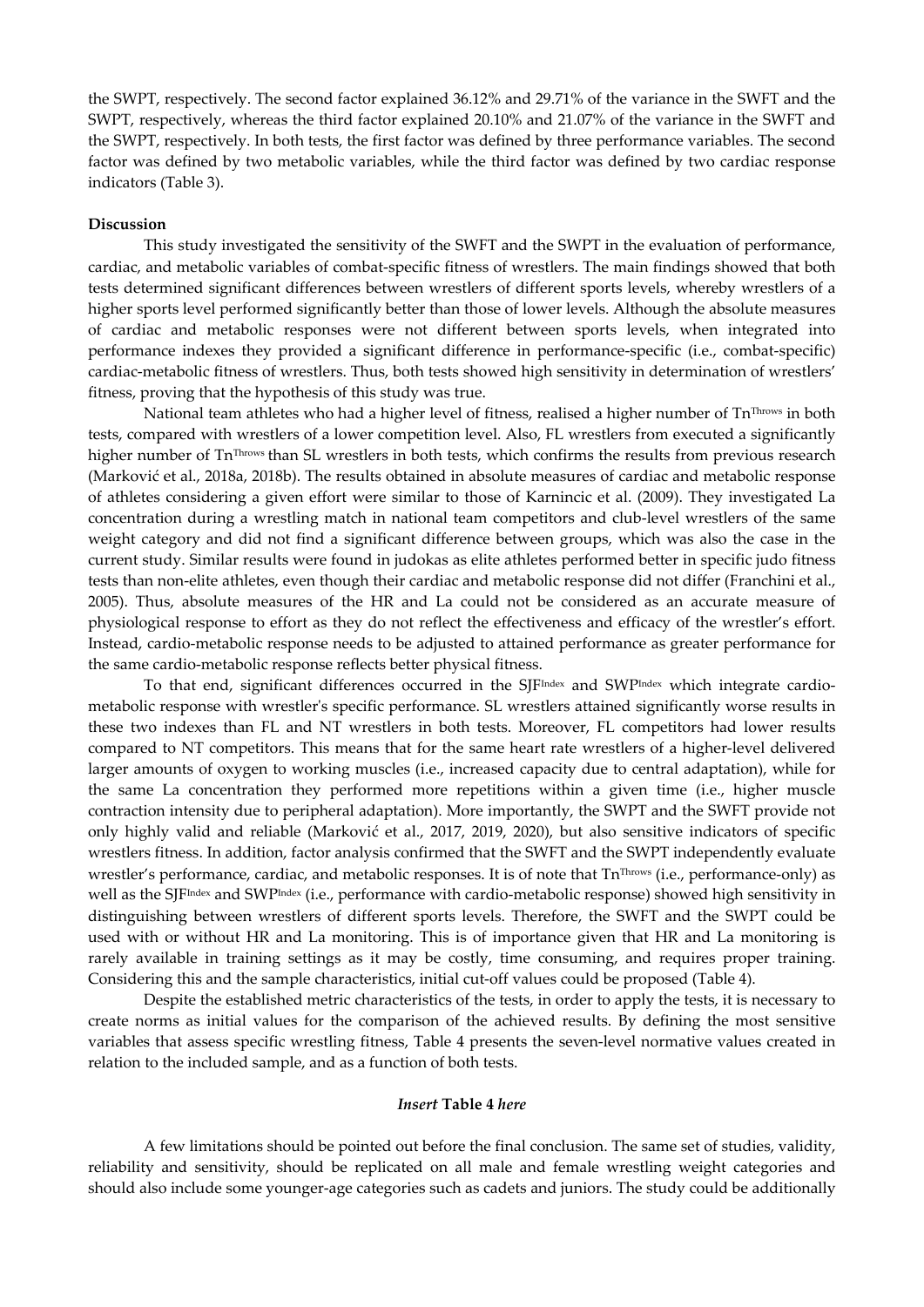conducted during the competitive season, as it would provide a clear overview on how a wrestler's performance and cardiac and metabolic profiles should look like across the season. Moreover, it would allow more precise modelling and prediction of performance for the main competitions.

## **Conclusions**

Based on the results, it could be concluded that the SWFT and the SWPT provide very good sensitivity in the evaluation of physical fitness of wrestlers. Tn<sup>Throws</sup> obtained in both tests was the most sensitive indicator of wrestling performance, clearly showing the difference between wrestlers of different sports levels. Therefore, even without collecting the HR and La concentration data, the tests provide a valuable insight into a wrestlers' current performance level. However, collecting HR and La concentration data improves the analysis as it provides cardio-metabolic response to a given performance, which is of importance for tapering of wrestlers' fitness during the season and fine tuning for specific matches. Coaches and performance analysts could use the information from these tests to evaluate the overall wrestler's performance periodically so they could adjust the training programme as needed. Setting up the reference values for each part of the season may be of great value for the control and management of the training programme.

## **REFERENCES**

- Åstrand, P. O., Rodahl, K., Dahl, A. H., & Strømme, B. S. (2003). *Textbook of Work Physiology: Physiological Bases of Exercise (Fourth Ed.)*. Champaign, IL: Human Kinetics.
- Curby, D. (2005). Science of Wrestling. *Annual Review*, 45–49.
- Detanico, D., & Santos, S. G. (2012). Specific evaluation in judo: A review of methods. *Revista Brasileira de Cineantropometria & Desempenho Humano*, *14*(6), 738–748. https://doi.org/10.5007/1980- 0037.2012v14n6p738
- Dopsaj, M., & Janković, R. (2014). Validation of specific skills' polygon among students in the Academy of criminalistic and police studies: Metabolic and functional indicators for exercise. *NBP – Journal Criminalistics and Law*, *19*(1), 185–199. https://doi.org/10.5937/NBP1401185D
- Franchini, E., Nakamura, F. Y., Takito, M. Y., Kiss, M. A., & Sterkowicz, S. (1998). Specific fitness test developed in Brazilian judoists. *Biology of Sport*, *15*(3), 165–170.
- Franchini, E., Nunes, A. V., Moraes, J. M., & Del Vecchio, F. B. (2007). Physical fitness and anthropometrical profile of the Brazilian male judo team. *Journal of Physiological Anthropology*, *26*(2), 59–67. https://doi.org/10.2114/jpa2.26.59
- Franchini, E., Takito, M. Y., Kiss, M. A. P. D. M., & Sterkowicz, S. (2005). Physical fitness and anthropometric differences between elite and nonelite judo players. *Biology of Sport*, *22*(4), 315–328.
- Hair, J., Anderson, R. E., Tatham, R. L., & Black, W. C. (1998). *Multivariate Data Analysis (Fifth Ed.).* Prentice: Hall, Inc., USA.
- Hart, S., Drevets, K., Alford, M., Salacinski, A., & Hunt, E. B. (2013). A method-comparison study regarding the validity and reliability of the Lactate Plus analyzer. *BMJ Open*, *3*(2), e001899. https://doi.org/10.1136/bmjopen-2012-001899
- Hesari, A. F., Mirzaei, B., Ortakand, S. M., Rabienejad, A., & Nikolaïdis, T. P. (2014). Relationship between aerobic and anaerobic power, and Special Judo Fitness Test (SJFT) in elite Iranian male judokas. *Apunts Sports Medicine*, *49*(181), 25–29. https://doi.org/10.1016/j.apunts.2013.07.005
- Hopkins, W. G., Schabort, E. J., & Hawley, J. A. (2001). Reliability of power in physical performance tests. *Sports Medicine*, *31*(3), 211–234.
- Hübner-Woźniak, E., Lutosławska, G., Kosmol, A., & Zuziak, S. (2006). The efect of training experience on arm muscle anaerobic performance in wrestling. *Human Movement*, *7*(2), 147–152.
- Karnincic, H., Tocilj, Z., Uljevic, O., & Erceg, M. (2009). Lactate profile during greco-roman wrestling match. *Journal of Sports Science & Medicine*, *8*(3), 17–19.
- Kulandaivelan, S., Verma, S. K., Mukhopadhyay, S., & Vignesh, N. (2009). Test retest reproducibility of a hand-held lactate analyzer in healthy men. *Journal of Exercise Science and Physiotherapy*, *5*(1), 30–33.
- Lidor, R., Melenik, Y., Bilkevitz, A., & Falk, B. (2006). The ten station judo ability test: A test of physical and skill components. *Strength and Conditioning Journal*, *28*, 18–20.
- Maglischo, E. W. (2003). *Swimming Fastest*. Champaign, IL: Human Kinetics.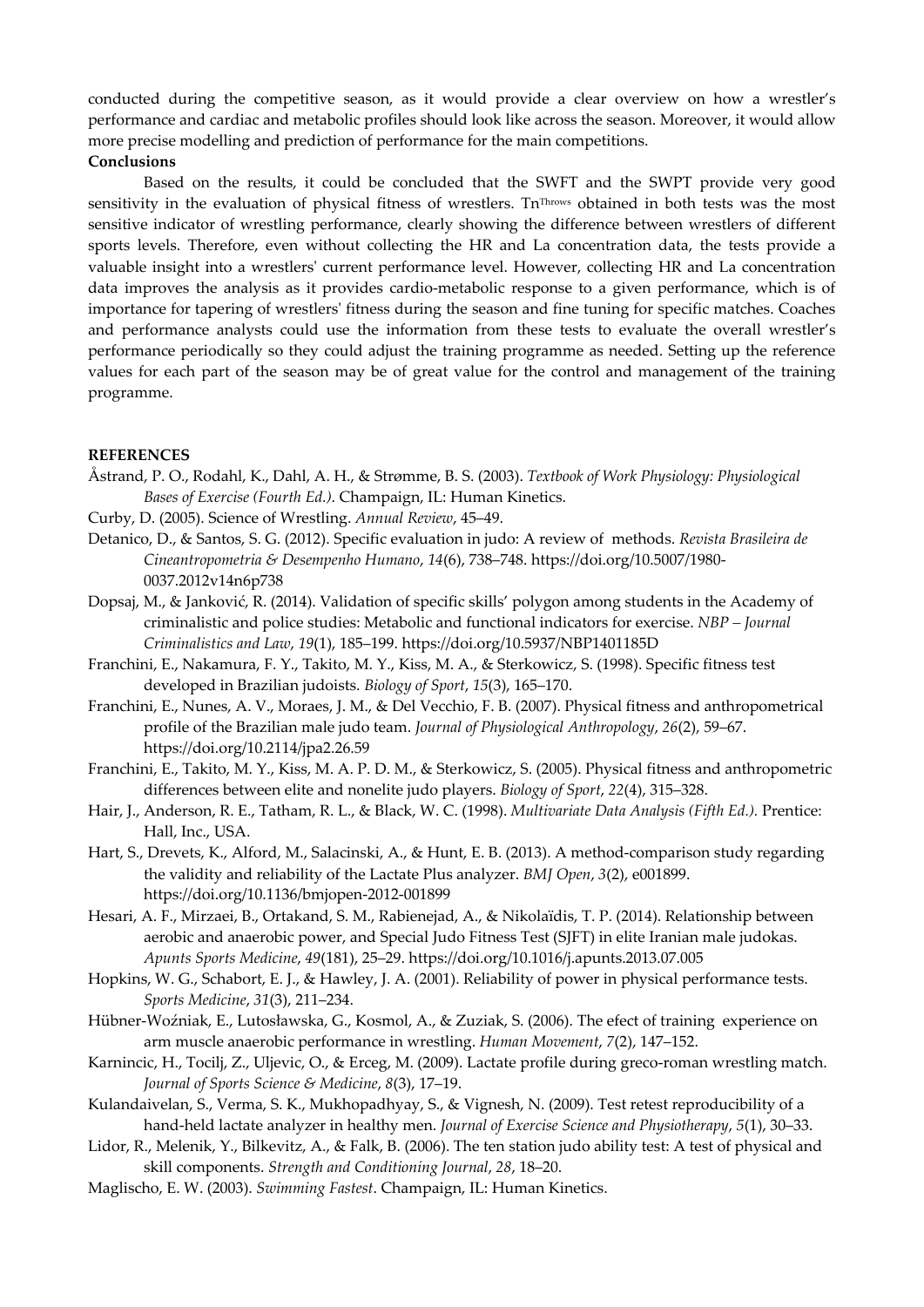- Marković, M., Dopsaj, M., Kasum, G., Zarić, I., & Toskić, L. (2017). Reliability of the two new specific wrestling tests: Performance, metabolic and cardiac indicators. *Archives of Budo*, *13*, 409–420.
- Marković, M., Kasum, G., Dopsaj, M., Toskić, L., & Zarić, I. (2018a). Various competitive level wrestlers' preparedness assessed by the application of the field test. *Physical Culture*, *72*(2), 170–180.
- Marković, M., Kukić, F., Dopsaj, M., Kasum, G., Toskić, L., & Zarić, I. (2021). Validity of a Novel Specific Wrestling Fitness Test. *The Journal of Strength & Conditioning Research*, 35(12S):51-57. https://doi.org/doi: 10.1519/JSC.0000000000003538
- Marković, M., Toskić, L., Dopsaj, M., Kasum, G., & Zarić, I. (2018b). Physical profile of wrestlers of the first and second league of Serbia in relation to the model of calculation of physical fitness on the specific wrestling fitness test. *In: Stankovic, V. & Stojanovic, T. (Eds.), Book of Proceedings of the Fourth International Scientific Conference*, 171–178. Kopaonik, Serbia: Faculty of sport and physical education, University of Priština.
- Marković, M., Zarić, I., Toskić, L., & Dopsaj, M. (2019). Reliability of the field tests for specific wrestling preparedness evaluation. *Godisnjak Fakulteta sporta i fizickog vaspitanja*, *24*, 49–70. https://doi.org/10.5937/gfsfV1924049M
- Müller, E., Benko, U., Raschner, C., & Schwameder, H. (2000). Specific fitness training and testing in competitive sports. *Medicine and Science in Sports and Exercise*, *32*(1), 216–220. https://doi.org/10.1097/00005768-200001000-00032
- Shiyan, V. V. (2011). A method for estimating special endurance in wrestlers. *International Journal of Wrestling Science*, *1*(1), 24–32. https://doi.org/10.1080/21615667.2011.10878916
- Starosta, W., & Baić, M. (2015). Battery of tests for evaluation level of motor abilities in high advanced wrestlers from perspective of 32 years of using in practice. *Archives of Budo Science of Martial Arts and Extreme Sports*, *11*, 213–220.
- Starosta, W., & Tracewski, J. (1998). An objective method of assessing the level of motor abilities in advanced wrestlers. *Proceedings Book of International Scientific Conference, Biala Podlaska "Movement Coordination in Team Sport Games and Martial Arts*, 249–254.
- Sullivan, G. M., & Feinn, R. (2012). Using effect size—Or why the P value is not enough. *Journal of Graduate Medical Education*, *4*(3), 279–282. https://doi.org/10.4300/JGME-D-12-00156.1
- Utter, A., Goss, F., Dasilva, S., Kang, J., Suminski, R., Boras, P., Robertos, R., & Metz, K. (1997). Development of a wrestling-specific performance test. *Journal of Strength and Conditioning Research*, *11*(2), 88–91.
- Williams, J. R. (2008). The Declaration of Helsinki and public health. *Bulletin of the World Health Organization*, *86*(8), 650–652. PubMed. https://doi.org/10.2471/blt.08.050955
- Wilson, G. J., & Murphy, A. J. (1996). Strength diagnosis: The use of test data to determine specific strength training. *Journal of Sports Science*, *14*(2), 167–173.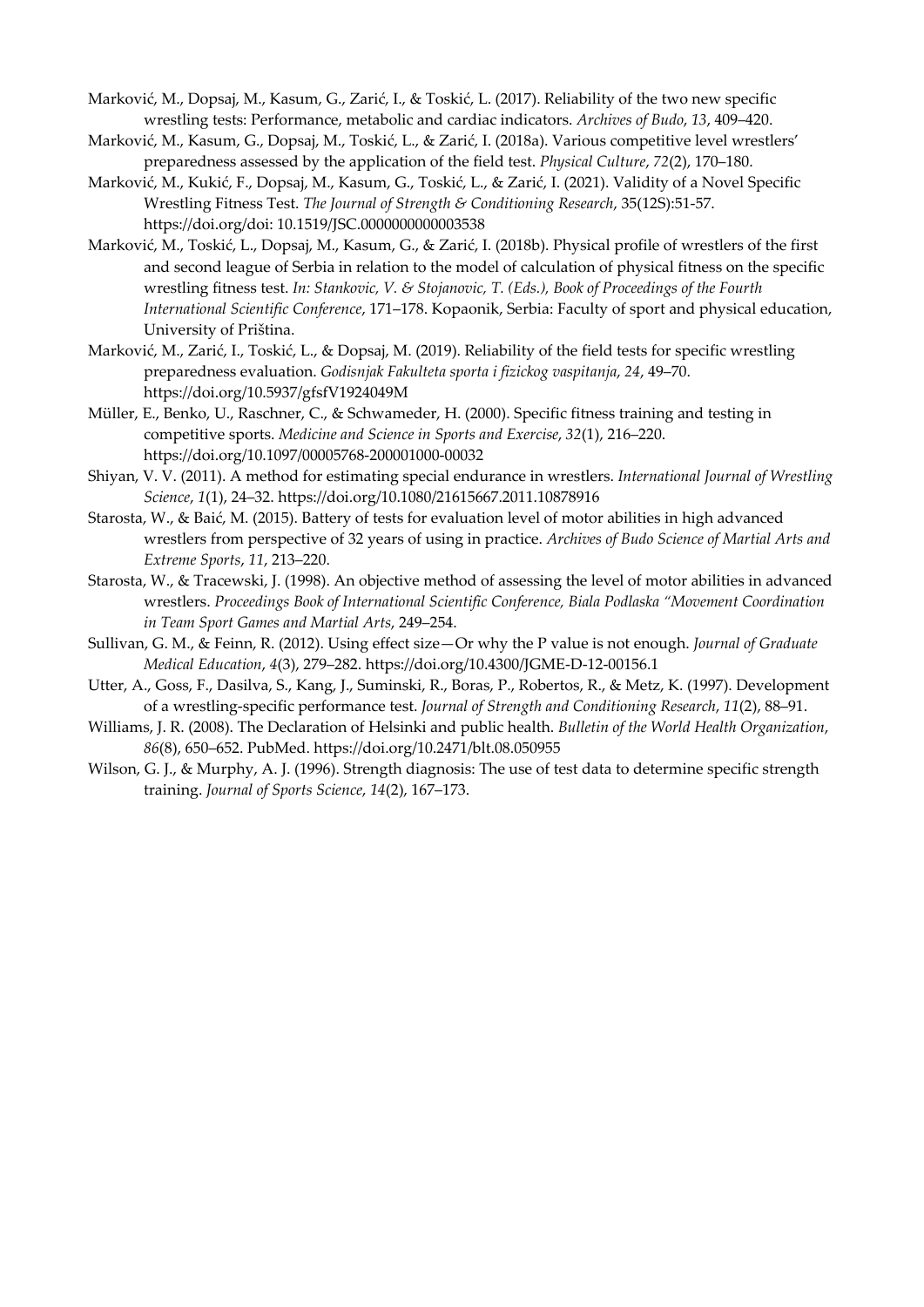# **TABLES**

|                     | Rounds                |                     |         |                       |                     |  |  |
|---------------------|-----------------------|---------------------|---------|-----------------------|---------------------|--|--|
| Minutes             | <b>FIRST</b>          |                     |         | <b>SECOND</b>         |                     |  |  |
|                     | Time<br>intervals (s) | Number of<br>throws | Rest(s) | Time<br>intervals (s) | Number of<br>throws |  |  |
| 1 <sup>st</sup> min | 10                    | 1                   |         | 10                    | 1                   |  |  |
|                     | 10                    | 1                   |         | 10                    | 1                   |  |  |
|                     | 10                    | 1                   |         | 10                    | 1                   |  |  |
|                     | 20                    | Max. *              |         | 20                    | Max.*               |  |  |
|                     | 10                    | Rest                |         | 10                    | Rest                |  |  |
|                     | 10                    | 1                   |         | 10                    | 1                   |  |  |
| 2 <sup>nd</sup> min | 10                    | 1                   |         | 10                    | 1                   |  |  |
|                     | 10                    | 1                   | 30      | 10                    | 1                   |  |  |
|                     | 20                    | $Max.*$             |         | 20                    | Max.*               |  |  |
|                     | 10                    | Rest                |         | 10                    | Rest                |  |  |
|                     | 10                    | 1                   |         | 10                    | 1                   |  |  |
| $3rd$ min           | 10                    | 1                   |         | 10                    | 1                   |  |  |
|                     | 10                    | $\mathbf{1}$        |         | 10                    | $\mathbf{1}$        |  |  |
|                     | 30                    | Max.*               |         | 30                    | Max.*               |  |  |

*Table 1. Structure of the SWPT.*

\* - Throws which counted for the test result.

*Table 2. Descriptive statistics for wrestlers of three different sports levels.* 

|                    |                                  |                     | <b>Specific Wrestling Fitness Test</b> |               | <b>Specific Wrestling Performance Test</b> |             |  |
|--------------------|----------------------------------|---------------------|----------------------------------------|---------------|--------------------------------------------|-------------|--|
|                    | <b>Variables</b>                 | Sports level        | Mean±SD                                | Min.-Max.     | Mean±SD                                    | Min.-Max.   |  |
|                    | $Tn^{Throws} (No)$               | National team       | $32.40 \pm 1.8$                        | 29-35         | $47.13 \pm 3.3$                            | 41-53       |  |
|                    |                                  | <b>First league</b> | $28.30 \pm 1.7$                        | 26-33         | $41.65 \pm 4.2$                            | $35 - 50$   |  |
|                    |                                  | Second league       | $23.04 \pm 3.2$                        | 18-31         | $31.31 \pm 4.5$                            | $24 - 41$   |  |
|                    | $HR^{0min}$ ( $b/min$ )          | National team       | 185.67±14.1                            | 171-218       | $186.13 \pm 11.6$                          | 174-211     |  |
|                    |                                  | <b>First league</b> | 183.90±6.9                             | 172-200       | $185.50 \pm 7.4$                           | 168-195     |  |
|                    |                                  | Second league       | 184.77±6.9                             | 170-198       | 185.58±6.7                                 | 174-196     |  |
| variables<br>Basic | $HR^{1min}$ ( $b/min$ )          | National team       | $166.40\pm16.0$                        | 131-195       | $165.53 \pm 9.2$                           | 143-180     |  |
|                    |                                  | <b>First league</b> | $166.65 \pm 8.6$                       | 153-184       | $168.60\pm9.1$                             | 145-184     |  |
|                    |                                  | Second league       | 163.85±12.2                            | 137-182       | $168.65 \pm 9.4$                           | 153-184     |  |
|                    | La <sup>3min</sup> (mmol/l)      | National team       | $13.40 \pm 2.0$                        | $11 - 17$     | $12.57 \pm 2.5$                            | $9-17$      |  |
|                    |                                  | <b>First league</b> | $13.90 \pm 2.5$                        | $10-20$       | $13.06 \pm 2.0$                            | 10-17.5     |  |
|                    |                                  | Second league       | $13.36 \pm 2.0$                        | $9 - 16$      | $12.86 \pm 2.4$                            | 8.4-17.1    |  |
|                    | $La5min$ (mmol/l)                | National team       | $14.40{\pm}2.0$                        | $12-19$       | $12.21 \pm 2.5$                            | $7-17$      |  |
|                    |                                  | <b>First league</b> | $13.80 \pm 2.8$                        | $10-19$       | $12.43 \pm 2.3$                            | 9.6-17.4    |  |
|                    |                                  | Second league       | $13.38 \pm 1.7$                        | $9 - 17$      | $12.45 \pm 2.3$                            | 7.4-16      |  |
| Integrated         | <b>SJFIndex</b><br>(Index value) | National team       | $10.88 \pm 0.9$                        | $9.7 - 12.3$  | $7.48 \pm 0.5$                             | $6.6 - 8.7$ |  |
|                    |                                  | <b>First league</b> | $12.43 \pm 0.9$                        | $11.0 - 13.7$ | $8.59 \pm 1.0$                             | 7.0-10.7    |  |
|                    |                                  | Second league       | $15.40 \pm 2.1$                        | 11.0-19.3     | $11.56 \pm 1.9$                            | 8.3-15.5    |  |
|                    | <b>SWPIndex</b><br>(Index value) | National team       | $413.44\pm62.0$                        | 337.2-513.2   | 691.56±124.8                               | 477.9-906.6 |  |
|                    |                                  | <b>First league</b> | 366.85±50.4                            | 269.3-446.3   | 585.52±67.7                                | 447.5-698.5 |  |
|                    |                                  | Second league       | 301.63±37.5                            | 192.5-358.4   | 450.99±96.7                                | 266.4-682.5 |  |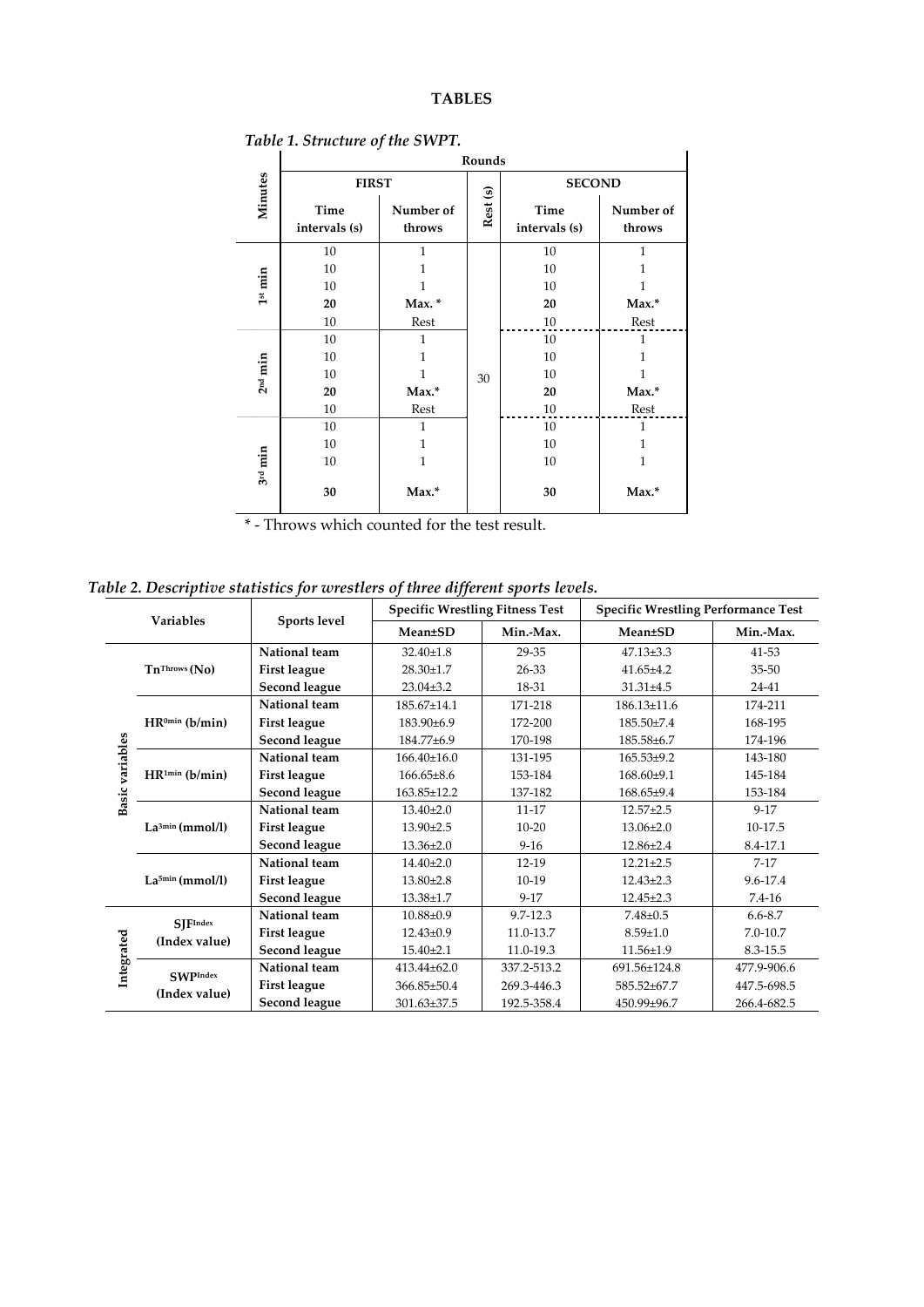| Tests:               | <b>SWFT</b> |                |       | <b>SWPT</b> |                |       |
|----------------------|-------------|----------------|-------|-------------|----------------|-------|
| Component:           |             | $\overline{2}$ | 3     |             | $\overline{2}$ | 3     |
| $Tn^{Throws}$        | 0.977       |                |       | $-0.982$    |                |       |
| <b>SIFIndex</b>      | $-0.957$    |                |       | 0.971       |                |       |
| <b>SWPIndex</b>      | 0.840       |                |       | $-0.811$    |                |       |
| $L_{a}$ 5min         |             | 0.921          |       |             | 0.969          |       |
| $L$ $a^{3min}$       |             | 0.919          |       |             | 0.954          |       |
| $HR^{0min}$          |             |                | 0.954 |             |                | 0.951 |
| $HR$ <sup>1min</sup> |             |                | 0.922 |             |                | 0.909 |

*Table 3. Results of the defined matrix structure – the most significant factors.* 

*Table 4. – Normative values* 

| Evaluation: |                 | <b>Specific Wrestling Fitness Test</b> |                 | <b>Specific Wrestling Performance Test</b> |                 |                 |
|-------------|-----------------|----------------------------------------|-----------------|--------------------------------------------|-----------------|-----------------|
|             | <b>TnThrows</b> | <b>SIFIndex</b>                        | <b>SWPIndex</b> | TnThrows                                   | <b>SIFIndex</b> | <b>SWPIndex</b> |
| Superior    | $35 \geq$       | $\leq 9.6$                             | $450.1 \ge$     | $51 \geq$                                  | $\leq 6.1$      | $759.1 \ge$     |
| Excellent   | $33 - 34$       | $9.7 - 10.8$                           | $416.9 - 450.0$ | $47 - 50$                                  | $6.2 - 7.3$     | $690.9 - 759.0$ |
| Very good   | $30 - 32$       | $10.9 - 12.0$                          | $383.8 - 416.8$ | $43 - 46$                                  | $7.4 - 8.4$     | $622.6 - 690.8$ |
| Good        | $25 - 29$       | $12.1 - 14.5$                          | 317.3 - 383.7   | $35 - 42$                                  | $8.5 - 10.7$    | $486.0 - 622.5$ |
| Poor        | $23 - 24$       | $14.6 - 15.8$                          | 284.2 - 317.2   | $31 - 34$                                  | $10.8 - 11.8$   | $417.8 - 485.9$ |
| Very poor   | $20 - 22$       | $15.9 - 17.0$                          | $251.0 - 284.1$ | $27 - 30$                                  | $11.9 - 12.9$   | $349.5 - 417.7$ |
| <b>Bad</b>  | $\leq 19$       | $17.1 \ge$                             | $\leq 250.9$    | $\leq 26$                                  | $13.0 \geq$     | $\leq 349.4$    |



Figure 1. Pairwise comparison for the SWFT between wrestlers of different sports levels. Diff. – mean difference, \*Significant at *p* < 0.05, \*\*Significant at *p* < 0.001